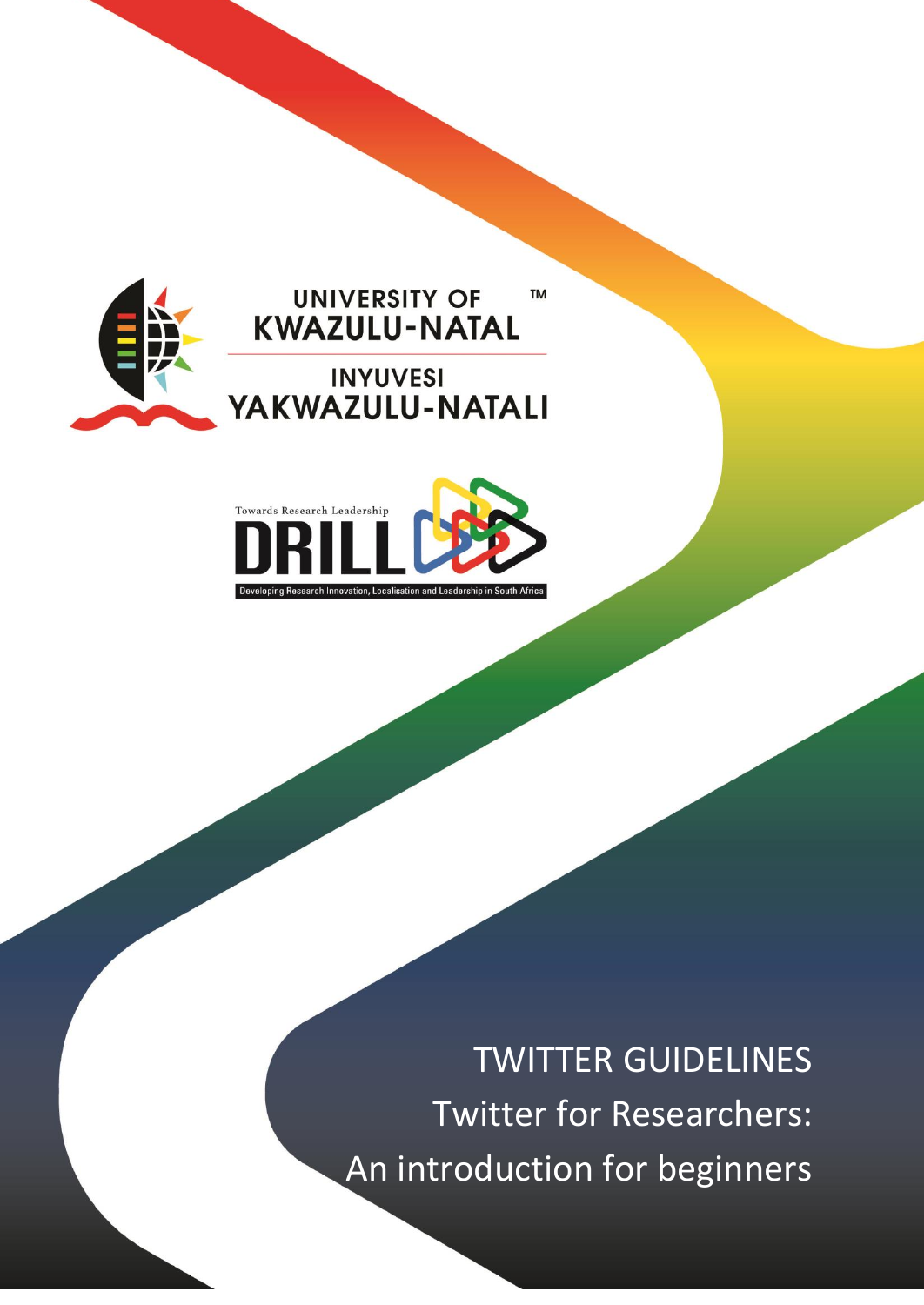# **TWITTER GUIDELINES**

# TWITTER FOR RESEARCHERS: AN INTRODUCTION FOR BEGINNERS

Project Manager: Dr Nisha Nadesan-Reddy | Email: Nadesanreddy@ukzn.ac.za | Tel: +27 (0)31 260 4781 | www.drill.org.za Centre for Rural Health (CRH) | 4th Floor George Campbell Building | Howard College Campus | UKZN

Communicating Principal Investigor: Prof. Petra Brysiewicz

DRILL Co-Principal Investigators: Prof. Jonathan Burns | Prof. Douglas R. Wassenaar | Prof. Fatima Suleman | Dr Mosa Moshabela | Dr Suvira Ramlall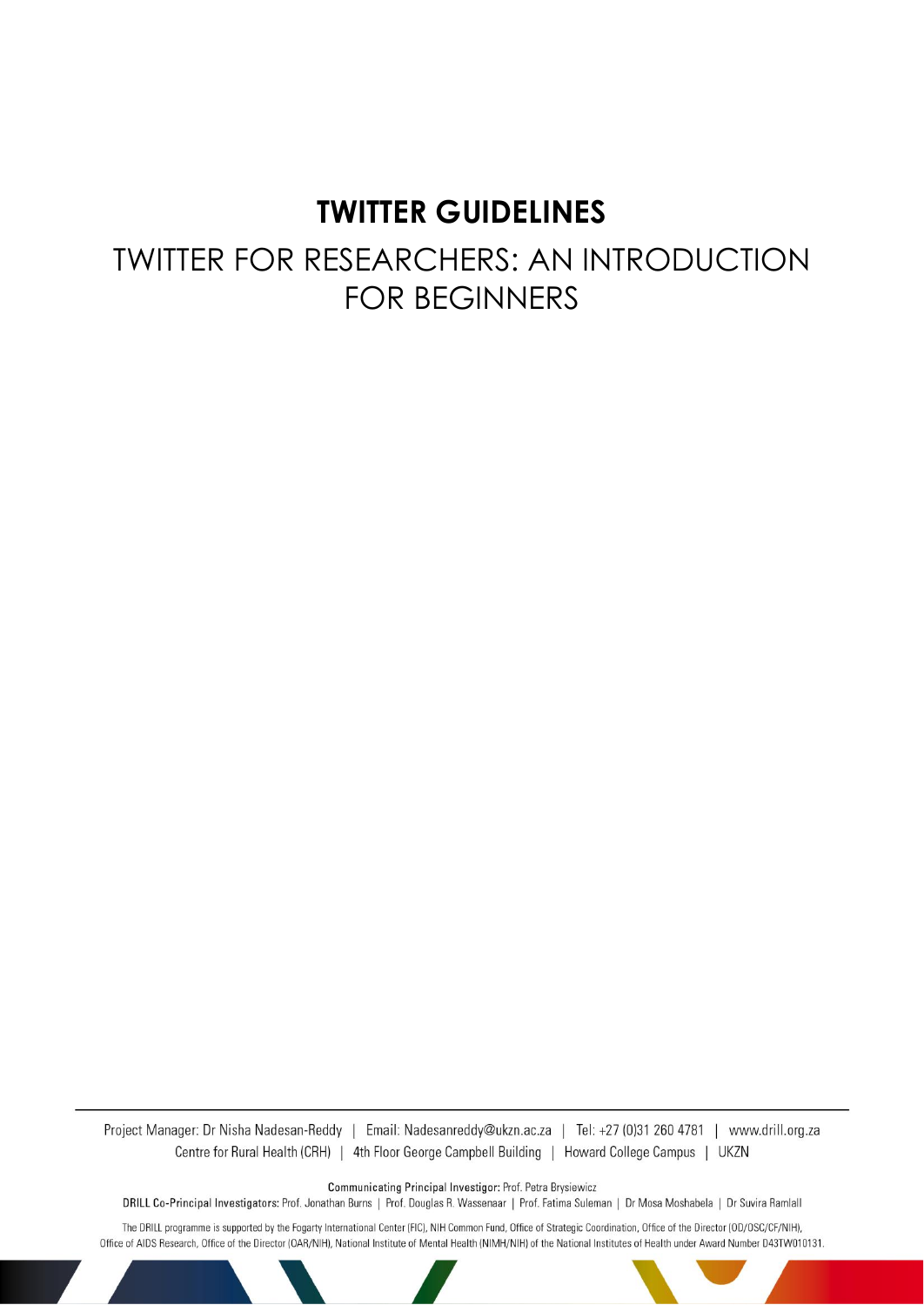## **Twitter for Researchers**

# An introduction for beginners

This is a short Twitter "how to" guide to help you navigate Twitter and maximise its benefits for you as a researcher establishing a strong brand for yourself and your research area.

Project Manager: Dr Nisha Nadesan-Reddy | Email: Nadesanreddy@ukzn.ac.za | Tel: +27 (0)31 260 4781 | www.drill.org.za Centre for Rural Health (CRH) | 4th Floor George Campbell Building | Howard College Campus | UKZN

Communicating Principal Investigor: Prof. Petra Brysiewicz

DRILL Co-Principal Investigators: Prof. Jonathan Burns | Prof. Douglas R. Wassenaar | Prof. Fatima Suleman | Dr Mosa Moshabela | Dr Suvira Ramlall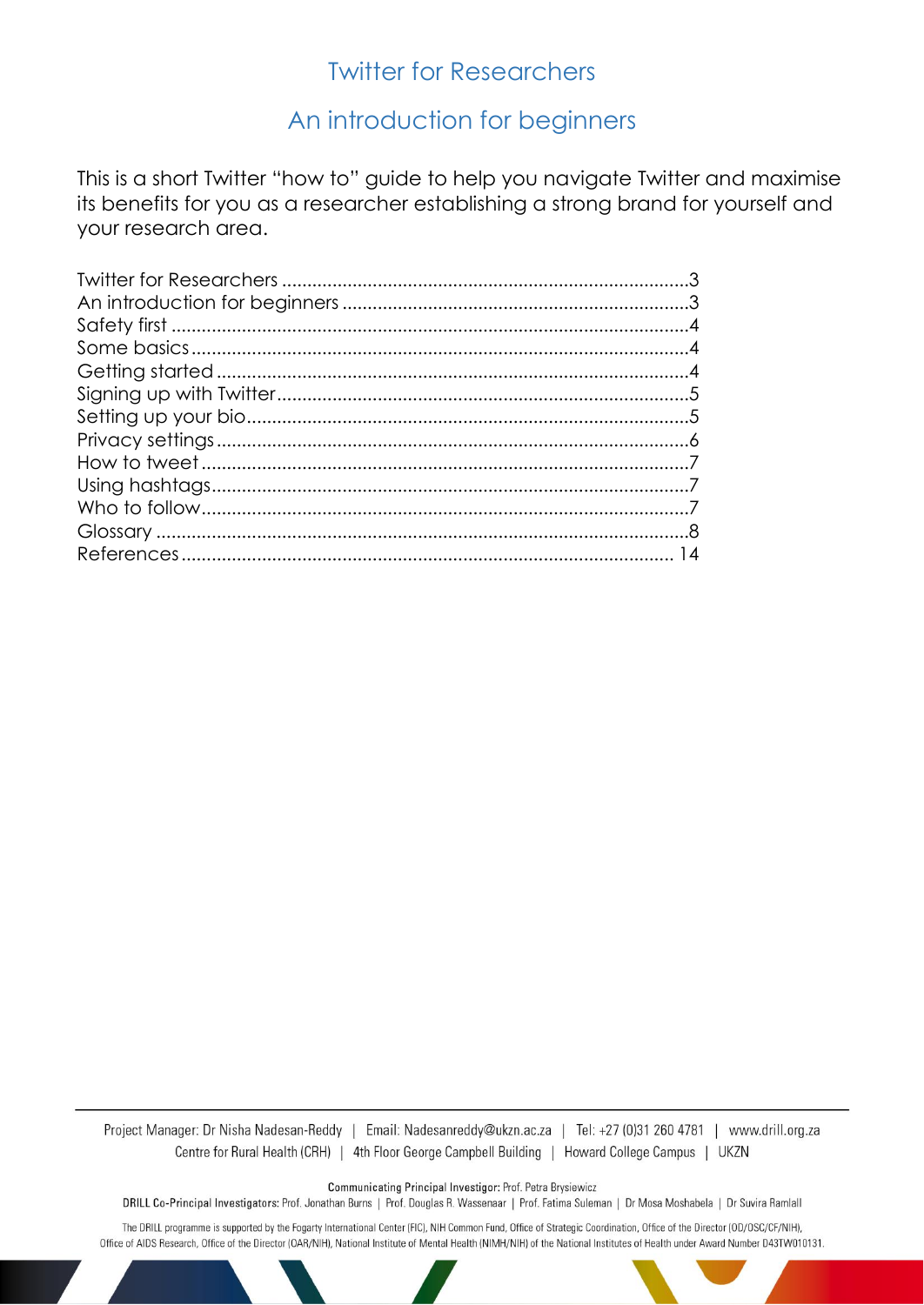# Safety first

Twitter is public and all your tweets are out in the open by default. Bear in mind that it is a "publishing platform" – so don't put anything on Twitter that you would not put on any other platform – e.g. a newsletter, blog or article.

Be aware of how fast information can travel and spread on Twitter (and other social media channels). Although you can delete a tweet, once information is out there, it is very difficult to withdraw it.

# Some basics

Twitter is a "micro-blogging" platform. A "tweet" can be thought of as one blog entry or web-post. Your tweets will be published in a "feed". Think of your twitter feed as a series of "articles" which you have posted on your own website. People who "follow" you will be shown your new articles in their "news" feed. Your newsfeed will be populated with the tweets of people who you follow.

Tweets show up in the order they happen. The top of your Twitter feed will have new tweets. As new tweets appear they push the older ones further down the feed. The further down you scroll, the older the tweets become. The immediacy of Twitter is its biggest drawcard.

Tweets can contain links, videos, gifs and photos. If you are tweeting text, there is a limit of 140 characters. It may seem limiting at first but once you get used to it you will appreciate the brevity. Success in the Twitter space has a lot to do with how engaging your Twitter posts are. Use images, questions, polls and content which others can share to build your own profile.

You can republish other people's articles on your Twitter feed. This is called "retweeting". You can also "like" or reply to an article/tweet.

You can get immediate information about who has seen your posts, and you can analyse how successful you have been on the analytics section of your Twitter account. Keep an eye on new followers, as they may be potential partners.

Don't follow too many people. Rather focus on following the right people or organisations.

# Getting started

Project Manager: Dr Nisha Nadesan-Reddy | Email: Nadesanreddy@ukzn.ac.za | Tel: +27 (0)31 260 4781 | www.drill.org.za Centre for Rural Health (CRH) | 4th Floor George Campbell Building | Howard College Campus | UKZN

Communicating Principal Investigor: Prof. Petra Brysiewicz

DRILL Co-Principal Investigators: Prof. Jonathan Burns | Prof. Douglas R. Wassenaar | Prof. Fatima Suleman | Dr Mosa Moshabela | Dr Suvira Ramlall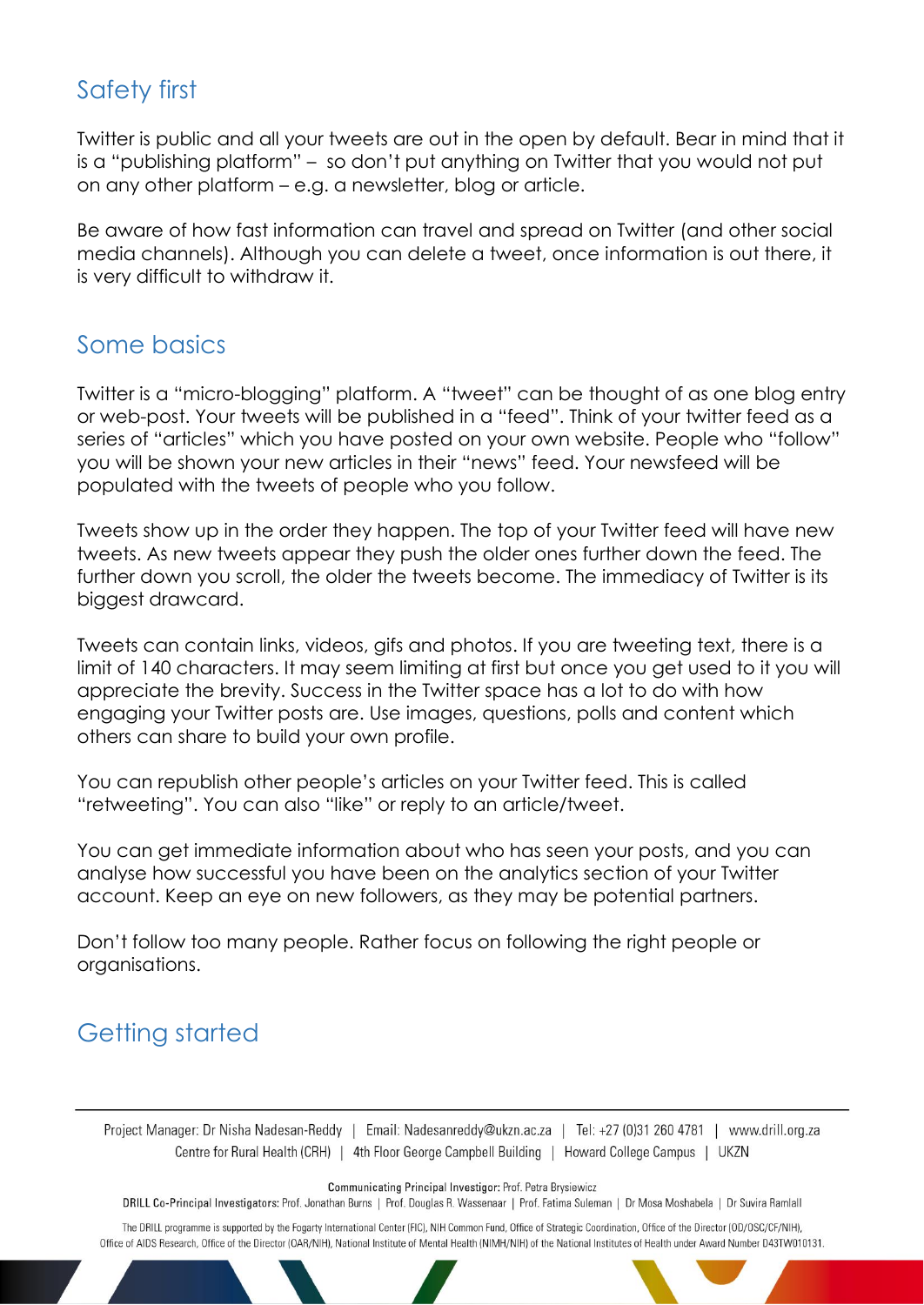### Signing up with Twitter

To create an account on the web:

- 1. Go to [http://twitter.com](https://twitter.com/) and find the sign-up box, or go directly to [https://twitter.com/signup.](https://twitter.com/signup)
- 2. Enter your **full name**, **phone number**, and a **password**.
- 3. Click **Sign up for Twitter**.
- 4. In order to verify your phone number, Twitter will send you an SMS text message with a code. Enter the verification code in the box provided. Learn more about having a phone number associated with your account [here.](https://support.twitter.com/articles/20172029)
- 5. Once you've clicked **Sign up for Twitter**, you can select a **username** (usernames are unique identifiers on Twitter) — type your own or choose one we've suggested. We'll tell you if the username you want is available.
- 6. **Double-check** your name, phone number, password, and username.
- 7. Click **Create my account.** You may be asked to complete a "Captcha" to let us know that you're human.
- 8. You can also download the Twitter app for using on your phone or mobile device.

### Setting up your bio

Once you have signed up for Twitter (Twitter.com) you should write a short "bio" to explain to other Twitter users who you are and what you are interested in.

Link to any websites of particular relevance and include keywords which will help relevant people find you.

On the next page are two examples of bios which are used within a professional context. Note how they state the interests of the Twitter account holders.

Project Manager: Dr Nisha Nadesan-Reddy | Email: Nadesanreddy@ukzn.ac.za | Tel: +27 (0)31 260 4781 | www.drill.org.za Centre for Rural Health (CRH) | 4th Floor George Campbell Building | Howard College Campus | UKZN

Communicating Principal Investigor: Prof. Petra Brysiewicz

DRILL Co-Principal Investigators: Prof. Jonathan Burns | Prof. Douglas R. Wassenaar | Prof. Fatima Suleman | Dr Mosa Moshabela | Dr Suvira Ramlall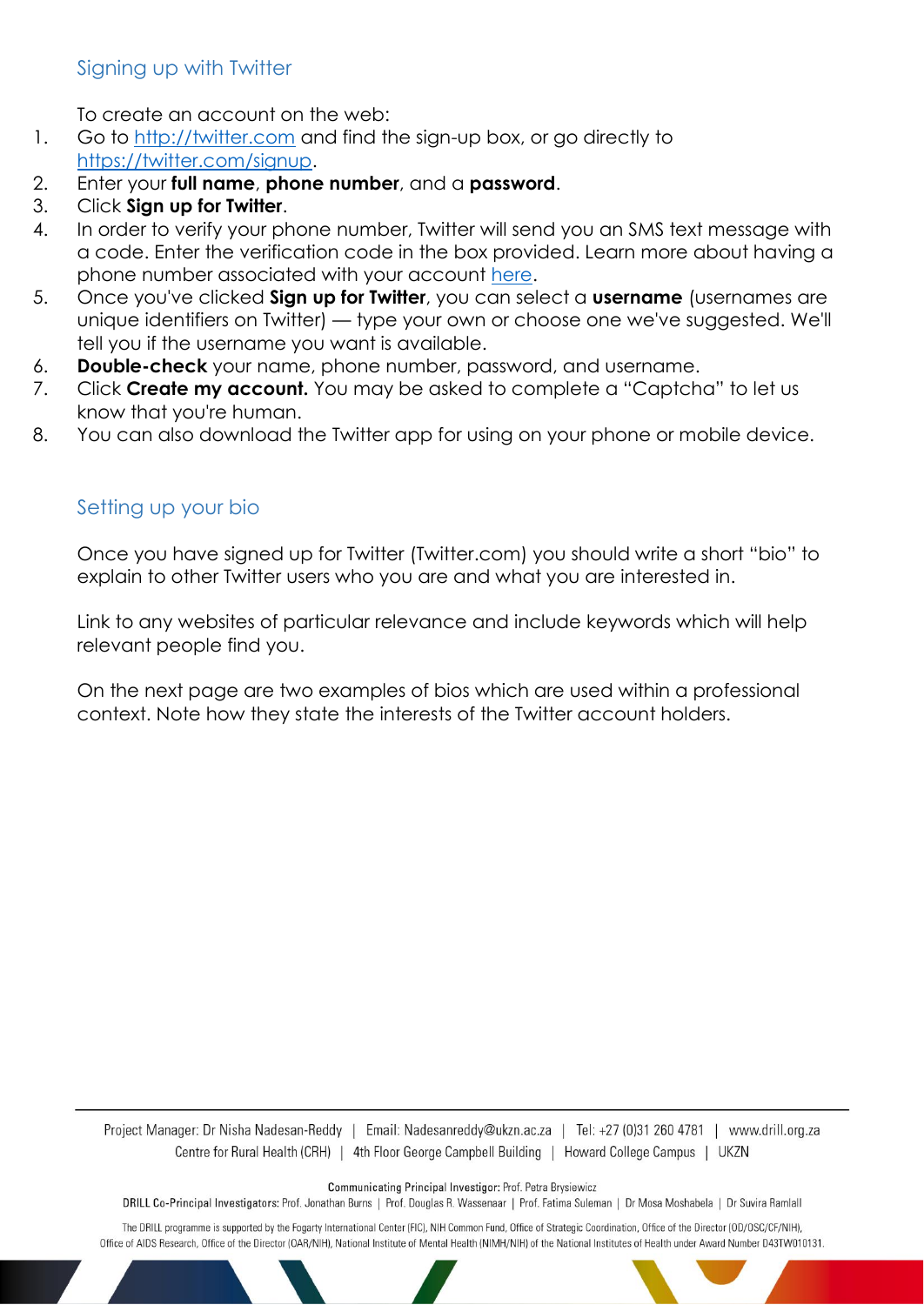

Robert Inglis (Jive Media Africa)



Professor Petra Brysiewicz (DRILL)

### Privacy settings

Project Manager: Dr Nisha Nadesan-Reddy | Email: Nadesanreddy@ukzn.ac.za | Tel: +27 (0)31 260 4781 | www.drill.org.za Centre for Rural Health (CRH) | 4th Floor George Campbell Building | Howard College Campus | UKZN

Communicating Principal Investigor: Prof. Petra Brysiewicz

DRILL Co-Principal Investigators: Prof. Jonathan Burns | Prof. Douglas R. Wassenaar | Prof. Fatima Suleman | Dr Mosa Moshabela | Dr Suvira Ramlall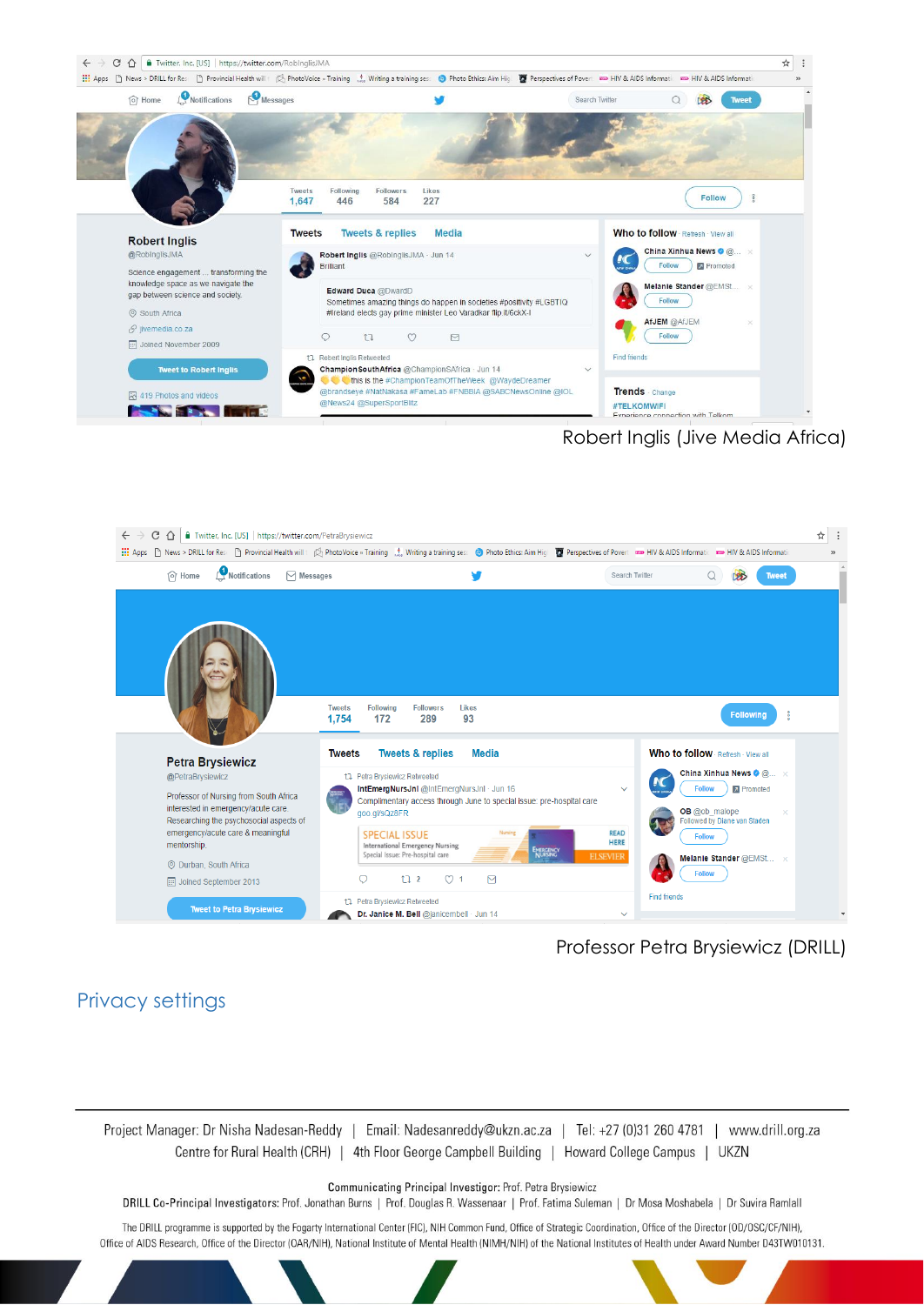Twitter is a public platform. If you would rather only interact with selected people, you can set your account to "private". If you turn on the privacy setting this means you will have to manually give permission to everyone who wants to follow you. The disadvantage of a private account is that only the people to whom you have given permission will see your tweets.

With a public account you are able to block, mute and report undesirable behaviour.

#### How to tweet

All tweets are a maximum of 140 characters. This means that you might have to tweet multiple times to make a complex point. If you want to add a photo, a video, a poll, or a gif, you can do so in the lower bar of the "Compose new tweet" box.

Sharing a link in your tweet will decrease your character count by 23 characters.

Engagement with tweets is increased by adding interesting or provocative content, questions, images or ideas.

#### Using hashtags

Hashtags are best used for keeping up with or adding your thoughts to a larger conversation, or starting a new conversation. For example: If you are tweeting to add commentary on the Fees Must Fall movement, you use the hashtag #FeesMustFall. Another popular South African hashtag was #SayNotoXenophobia.

Anyone who searches for a particular hashtag will see all the content on Twitter that has been tagged with that hashtag. This is a powerful way of finding and connecting with others in your research area.

# Who to follow

To get a better sense of how your community is using Twitter, you might want to follow a number of people. Here are some suggestions.

The number of people you are following is not as important as following the right people. To get you started, here are some suggested people and organisations to follow:

Project Manager: Dr Nisha Nadesan-Reddy | Email: Nadesanreddy@ukzn.ac.za | Tel: +27 (0)31 260 4781 | www.drill.org.za Centre for Rural Health (CRH) | 4th Floor George Campbell Building | Howard College Campus | UKZN

Communicating Principal Investigor: Prof. Petra Brysiewicz

DRILL Co-Principal Investigators: Prof. Jonathan Burns | Prof. Douglas R. Wassenaar | Prof. Fatima Suleman | Dr Mosa Moshabela | Dr Suvira Ramlall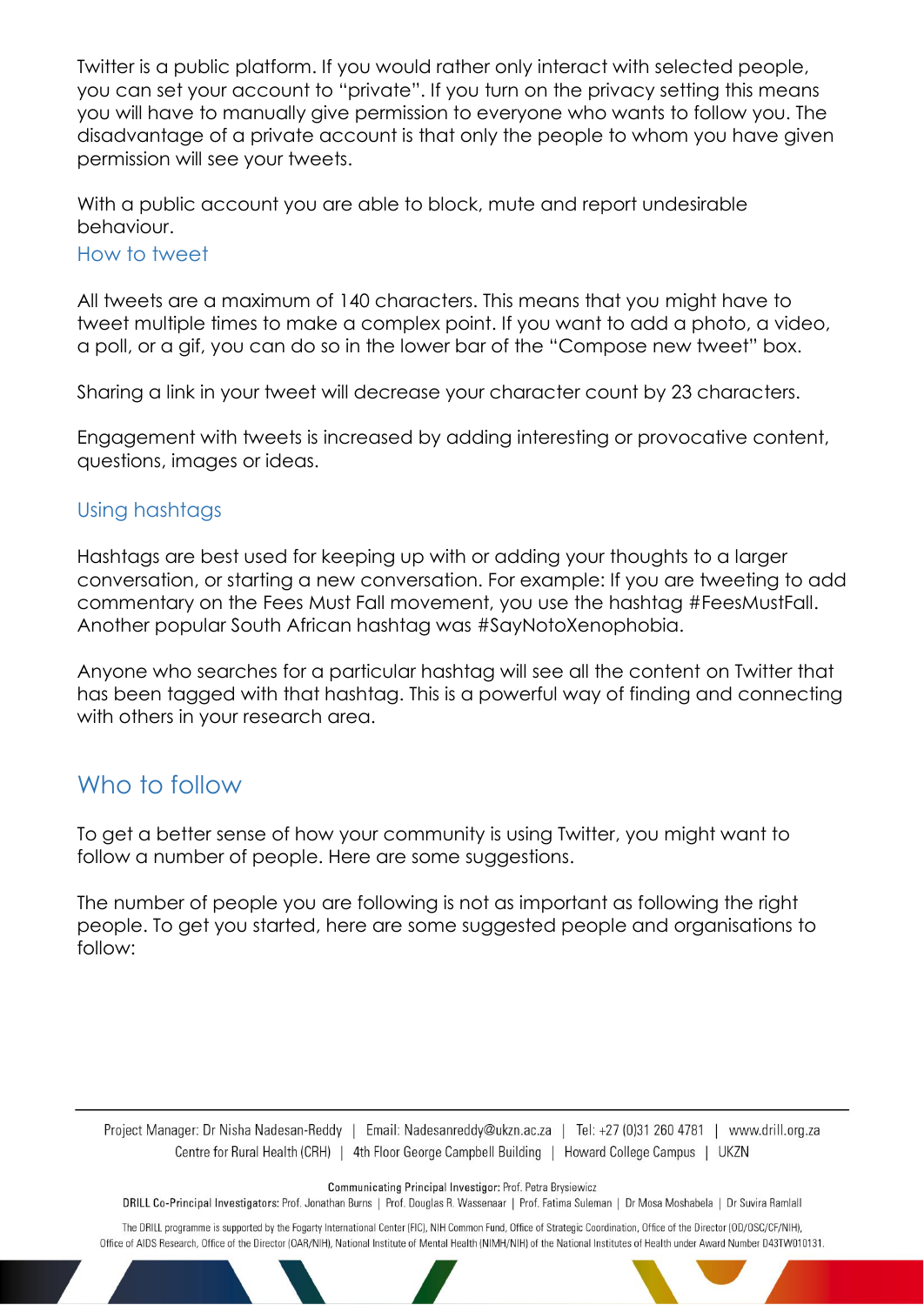| No.              | Name                                   | Username         |
|------------------|----------------------------------------|------------------|
| 1.               | Prof Petra Brysiewicz                  | @PetraBrysiewicz |
| 2.               | <b>Prof Frank Tanser</b>               | @ftanser         |
| $\overline{3}$ . | Prof Deenan Pillay                     | @DeenanDpillay   |
| 4.               | Prof Moses Chimbari                    | @mjchimbari      |
|                  |                                        | @ChimbariMoses   |
| 5.               | <b>Prof Colleen Aldous</b>             | @Aldousc         |
| $\overline{6}$ . | Prof Yunus Moosa                       | @UnnieMoo        |
| 7.               | Prof Sabiha Essack                     | @EssackSabiha    |
| 8.               | Prof Jill Hanass-Hancock               | @JillHanass      |
| 9.               | Dr Koleka Mlisana                      | @zolkol          |
| 10.              | Dr Thabisile Mpofana                   | @ThabikaKhuzwayo |
| 11.              | Dr Diane van Staden                    | @DianevanStaden  |
| 12.              | Dr Bongani Nkambule                    | @Nkambuleb       |
| 13.              | Dr Varsha Bangalee                     | @BangaleeVarsha  |
| 14.              | Dr Saul Cobbing                        | @saulcobbing     |
| 15.              | Dr Lihle Qulu                          | @rebeleeque      |
| 16.              | Dr Mbali Mhlongo                       | @mhlongo_EM      |
| 17.              | <b>UKZN College of Health Sciences</b> | @UKZNCHS         |
| 18.              | <b>DRILL</b>                           | @DrillUKZN       |
| 19.              | The Conversation                       | @ConversationEDU |
|                  | The Conversation Africa                | @TC_Africa       |
| 20.              | <b>NIH Funding</b>                     | @NIHFunding      |
| 21.              | World Health Organization              | @WHO             |
| 22.              | <b>PHASA</b>                           | @PublicHealthSA  |
| 23.              | <b>AHRI</b>                            | @AHRI News       |
| 24.              | <b>CAPRISA</b>                         | @CAPRISAOfficial |
| 25.              | <b>NRF South Africa</b>                | @NRF News        |

## **Glossary**

There's a whole lot more you can learn, and you will pick some of it up over time. This glossary includes terminology and vocabulary used to talk about aspects of Twitter.

Project Manager: Dr Nisha Nadesan-Reddy | Email: Nadesanreddy@ukzn.ac.za | Tel: +27 (0)31 260 4781 | www.drill.org.za Centre for Rural Health (CRH) | 4th Floor George Campbell Building | Howard College Campus | UKZN

Communicating Principal Investigor: Prof. Petra Brysiewicz

DRILL Co-Principal Investigators: Prof. Jonathan Burns | Prof. Douglas R. Wassenaar | Prof. Fatima Suleman | Dr Mosa Moshabela | Dr Suvira Ramlall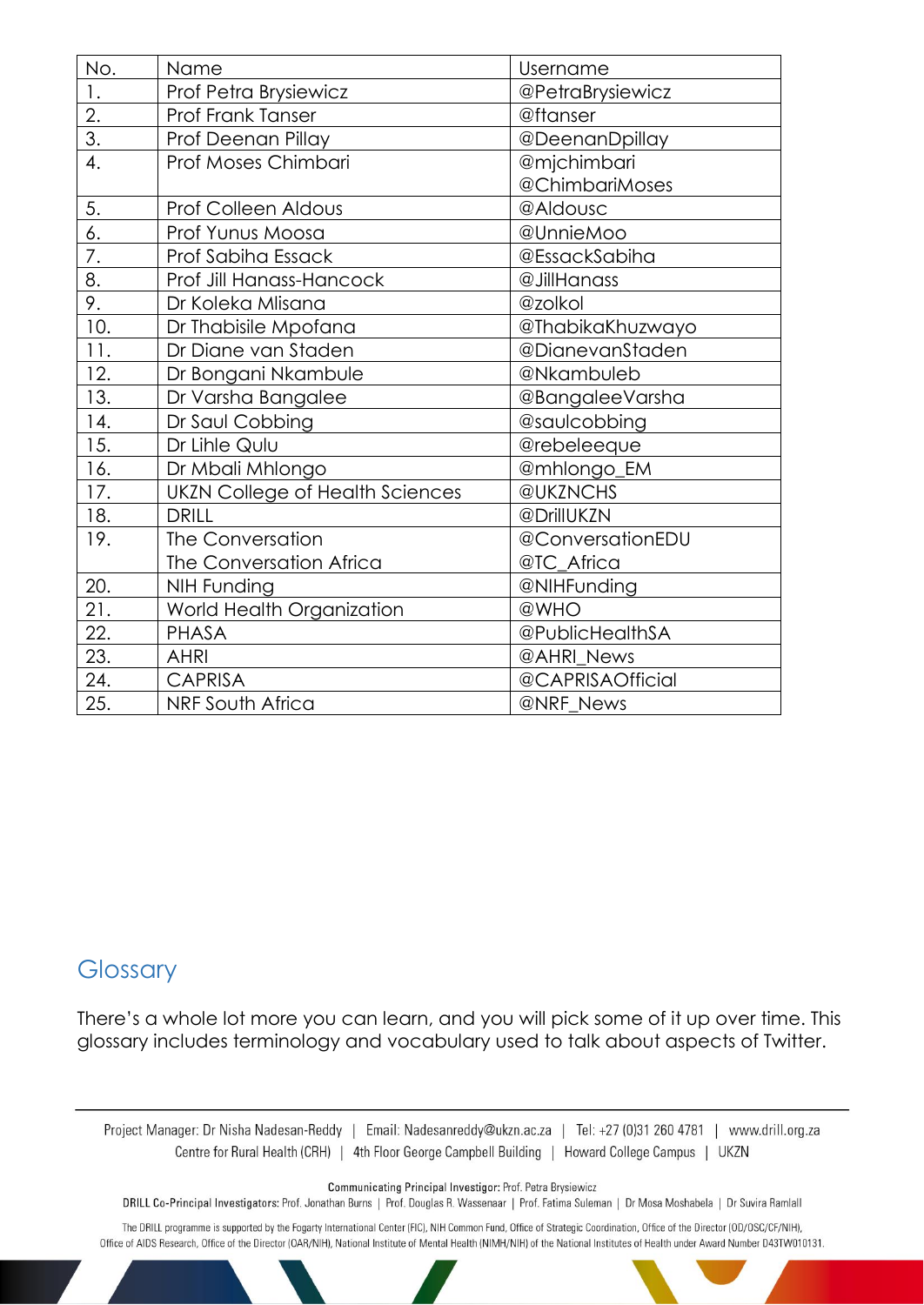**Meme:** An image, video, piece of text, etc., typically humorous in nature, that is copied and spread rapidly by Internet users, often with slight variations.

**GIF:** Graphics Interchange Format. GIFs are image files that are compressed to reduce transfer time. The proper pronunciation of the "g" in the acronym is like the sound of the "g" in "girl".

**@:** The @ sign is used to call out usernames in tweets: "Hello @twitter!" People will use your @username to mention you in tweets, send you a message or link to your profile.

**@username** A username is how you're identified on Twitter, and is always preceded immediately by the @ symbol. For instance, Twitter Support is @Support.

**#** See "Hashtag."

**Alerts:** Twitter Alerts enable public safety agencies to inform people during emergencies by highlighting critical time-sensitive content with notifications and a unique look.

**Bio:** Your bio is a short (up to 160 characters) personal description that appears in your profile that serves to characterise your persona on Twitter.

**Block:** If you block a Twitter account, that account will be unable to follow you or add you to their Twitter lists, and you will not receive a notification if they mention you in a tweet.

**Connect tab:** A personalised experience providing a fast and easy way to connect you to accounts you may be interested in, or to reconnect you with old friends on Twitter through your device's address book.

**Deactivation:** If you deactivate your account, it goes into a queue for permanent deletion from Twitter in 30 days. You may reactivate your account within the 30-day grace period.

**Direct Messages:** Direct Messages (DM) are private messages sent from one Twitter account to another account(s). You can use Direct Messages for one-on-one private conversations, or between groups.

**Follow:** Subscribing to a Twitter account is called "following." To start following someone, click or tap the "Follow" icon next to the account name on their profile to see their tweets as soon as they post something new. Anyone on Twitter can follow or

Project Manager: Dr Nisha Nadesan-Reddy | Email: Nadesanreddy@ukzn.ac.za | Tel: +27 (0)31 260 4781 | www.drill.org.za Centre for Rural Health (CRH) | 4th Floor George Campbell Building | Howard College Campus | UKZN

Communicating Principal Investigor: Prof. Petra Brysiewicz

DRILL Co-Principal Investigators: Prof. Jonathan Burns | Prof. Douglas R. Wassenaar | Prof. Fatima Suleman | Dr Mosa Moshabela | Dr Suvira Ramlall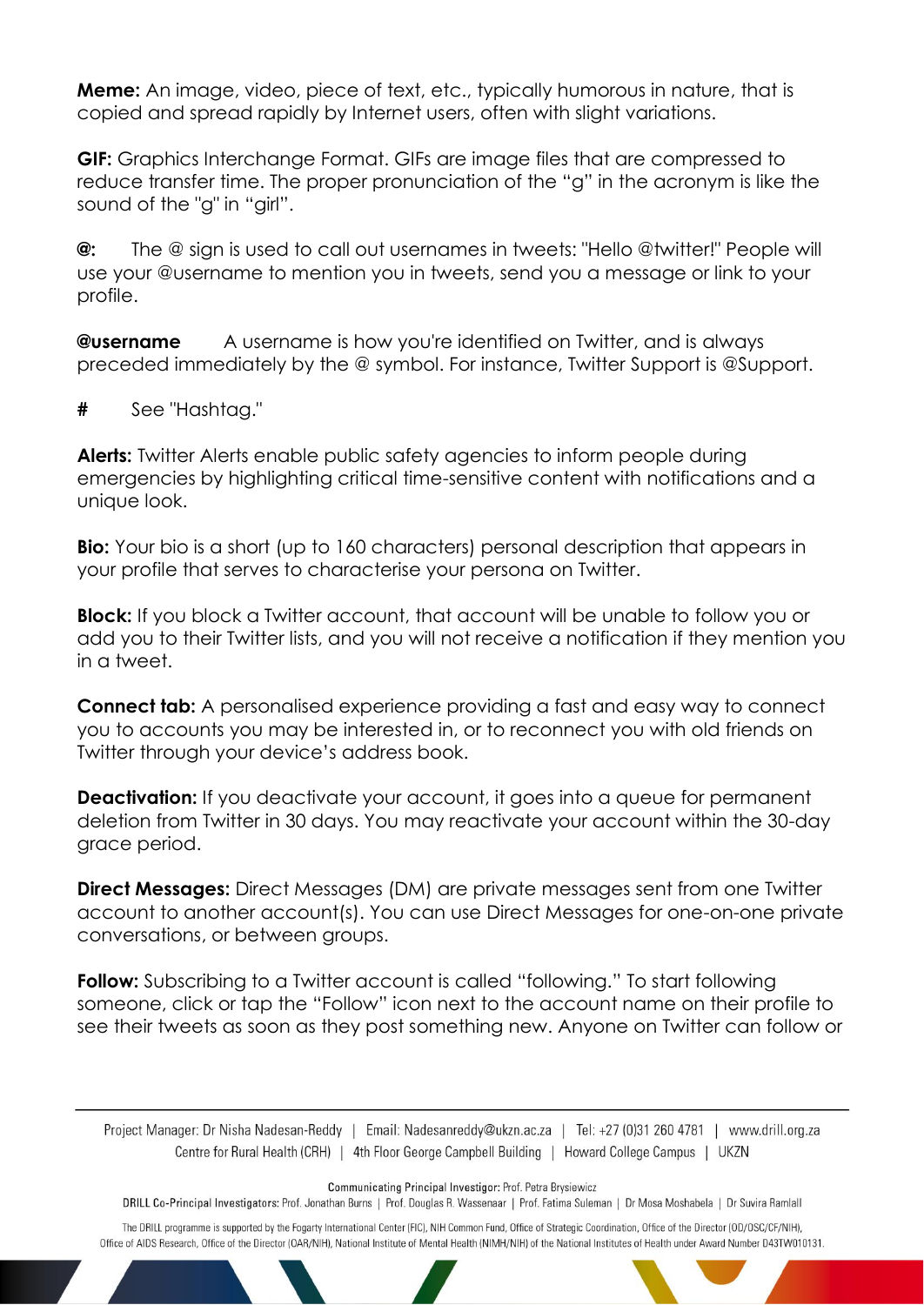unfollow anyone else at any time, with the exception of blocked accounts. See "Block."

**Follow(s):** A follow is the result of someone following your Twitter account. You can see how many follows (or followers) you have from your Twitter profile.

**Follow count:** This count reflects how many people you follow and how many follow you; these numbers are found on your Twitter profile.

Follower: A follower is another Twitter account that has followed you to receive your tweets in their Home timeline.

**Geolocation, geotagging:** Adding a location to your tweet (a geolocation or geotag) tells those who see your tweet where you were when you posted that tweet.

**Hacking:** Gaining unauthorised access to an account via phishing, password guessing, or session stealing. Usually this is followed by unauthorised posts from the account. Hacked accounts are sometimes referred to as "compromised." Click [here](https://support.twitter.com/search?utf8=%E2%9C%93&query=hacked) if you've been hacked. Read more about how to keep your account safe.

**Hashtag:** A hashtag is any word or phrase immediately preceded by the # symbol. When you click or tap on a hashtag, you'll see other tweets containing the same keyword or topic.

**Header photo:** Your personal image that you upload, which appears at the top of your profile.

**Home:** Your Home timeline displays a stream of tweets from accounts you have chosen to follow on Twitter.

**Impersonation:** Online impersonation (pretending to be someone you're not) that is intended to deceive is prohibited under the Twitter Rules. Parody accounts are allowed. See "parody."

Like (n.): Liking a tweet indicates that you appreciate it. You can find all of your likes by clicking or tapping the "Likes" tab on your profile.

Like (v.): Tap the heart icon to like a tweet and the author will see that you appreciate it.

List: From your own account, you can create a group list of other Twitter accounts by topic or interest (e.g., a list of friends, co-workers, celebrities, athletes). Twitter lists also contain a timeline of tweets from the specific accounts that were added to the list, offering you a way to follow individual accounts as a group on Twitter.

Project Manager: Dr Nisha Nadesan-Reddy | Email: Nadesanreddy@ukzn.ac.za | Tel: +27 (0)31 260 4781 | www.drill.org.za Centre for Rural Health (CRH) | 4th Floor George Campbell Building | Howard College Campus | UKZN

Communicating Principal Investigor: Prof. Petra Brysiewicz

DRILL Co-Principal Investigators: Prof. Jonathan Burns | Prof. Douglas R. Wassenaar | Prof. Fatima Suleman | Dr Mosa Moshabela | Dr Suvira Ramlall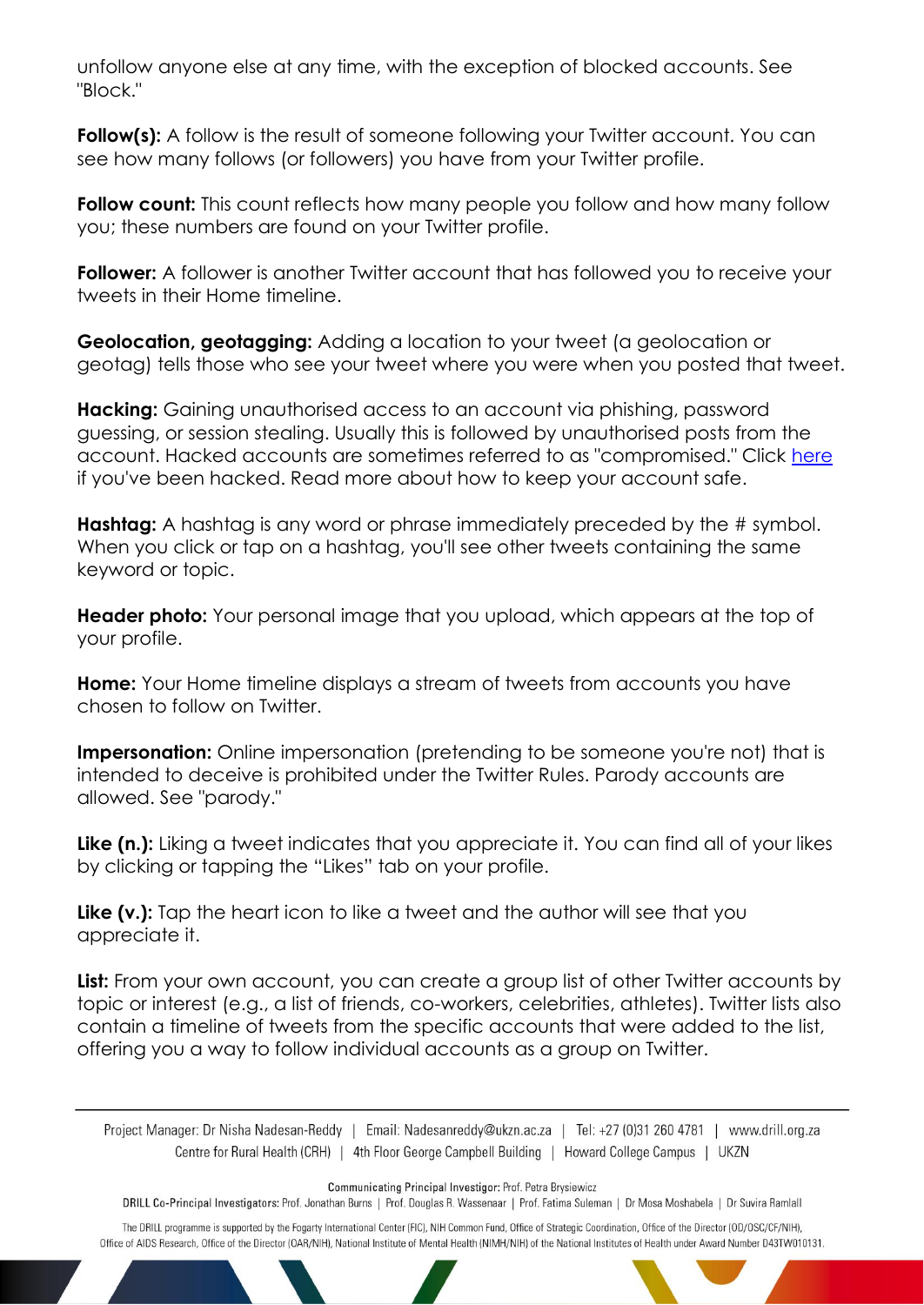**Mention:** Mentioning other accounts in your tweet by including the @ sign followed directly by their username is called a "mention." Also refers to tweets in which your @username was included.

**Mobile web:** Twitter's website tailored to fit your mobile device. Visit it at mobile.twitter.com

**Mute:** You can mute accounts; mute words, phrases, usernames and hashtags from your notifications; and mute Direct Message notifications.

**Notifications:** The "Notifications" timeline displays your interactions with other Twitter accounts, like mentions, likes, retweets and who has recently followed you. If you request it, we send notifications to you via email, SMS, or through the Twitter for iOS or Twitter for Android apps.

**Parody:** You can create parody accounts on Twitter to spoof or make fun of something in jest. There are also commentary and fan accounts. These accounts must disclose that they are parody, fan or commentary accounts in order to comply with our strict policy against impersonation. See "impersonation."

**Phishing:** Tricking a user to give up their username and password. This can happen by sending the user to a fake sign-in page, a page promising to get you more followers, or just simply asking for the username and password via a DM or email.

**Pinned tweets:** You can pin a tweet to the top of your profile page to keep something important to you above the flow of time-ordered tweets.

**Profile:** Your profile displays information you choose to share publicly, as well as all of the tweets you've posted. Your profile, along with your @username, identifies you on Twitter.

**Profile photo:** Your personal image found under the Me icon. It's also the picture that appears next to each of your tweets.

**Promoted Accounts:** Promoted Accounts present suggested accounts you might want to follow as promoted by Twitter advertisers. These appear in your Home timeline, and via Who to Follow, search results and elsewhere on the platform.

**Promoted Moments:** Promoted Moments are Moments that are authored by a brand and featured in the Moments guide. They are clearly marked as "Promoted."

Project Manager: Dr Nisha Nadesan-Reddy | Email: Nadesanreddy@ukzn.ac.za | Tel: +27 (0)31 260 4781 | www.drill.org.za Centre for Rural Health (CRH) | 4th Floor George Campbell Building | Howard College Campus | UKZN

Communicating Principal Investigor: Prof. Petra Brysiewicz

DRILL Co-Principal Investigators: Prof. Jonathan Burns | Prof. Douglas R. Wassenaar | Prof. Fatima Suleman | Dr Mosa Moshabela | Dr Suvira Ramlall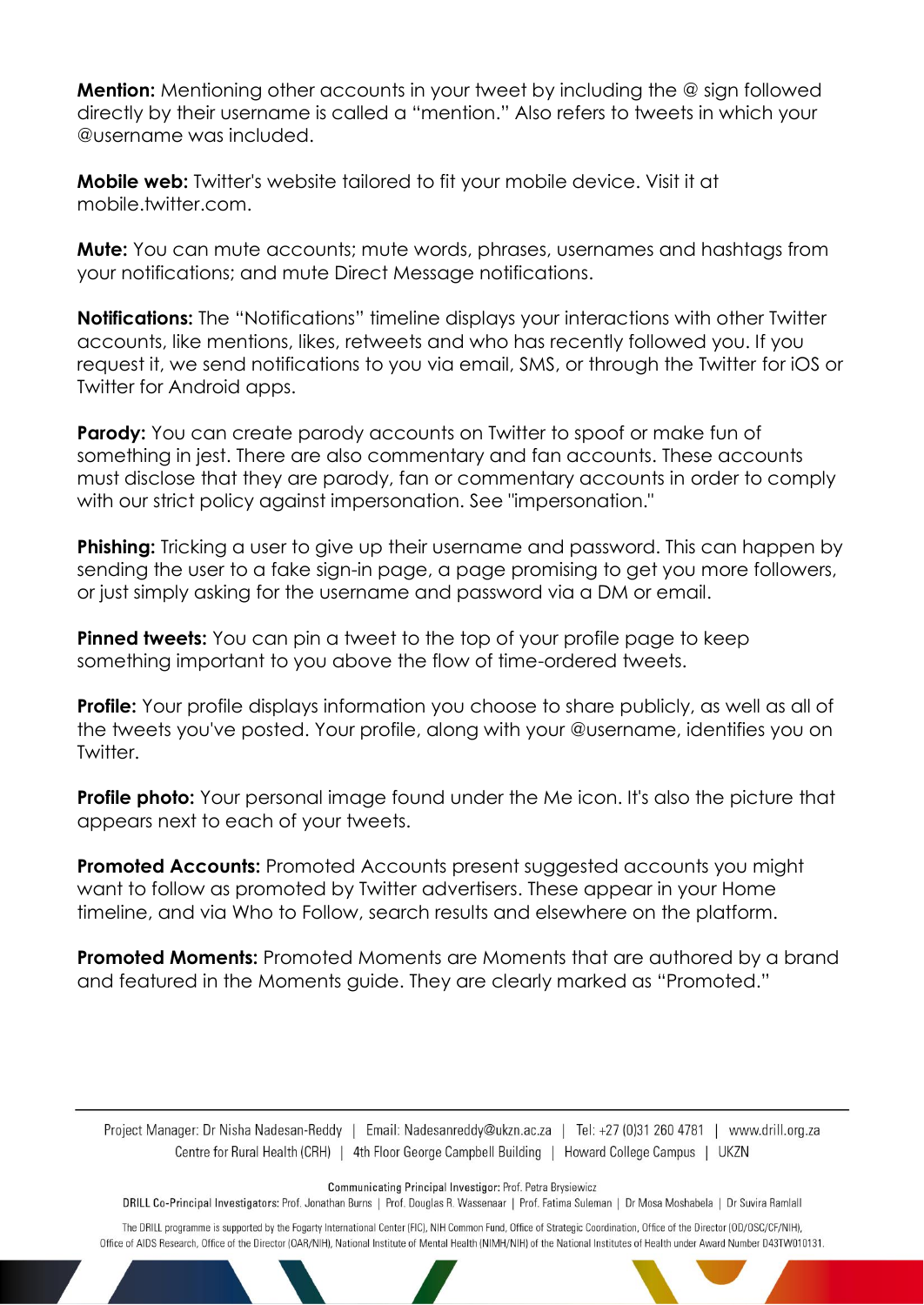**Promoted Trends:** Promoted Trends display time-, context-, and event-sensitive trends promoted by our advertisers. These appear at the top of the Trending Topics list on Twitter and elsewhere on the platform, and are clearly marked as "Promoted."

**Promoted Tweets:** Promoted Tweets are tweets that are paid for by Twitter advertisers. These appear in your Home timeline, at the top of search results on Twitter and elsewhere on the platform, and are clearly marked as "Promoted."

**Promoted Videos:** Promoted Videos are videos within Promoted Tweets that are paid for by Twitter advertisers. These appear in your Home timeline, at the top of search results on Twitter, and elsewhere on the platform, and are clearly marked as "Promoted."

**Protected Tweets:** Tweets are public by default. Choosing to protect your tweets means that your tweets will only be seen by your followers.

**Reply:** A response to another person's tweet. Reply by clicking or tapping the reply icon next to the tweet you'd like to respond to. A direct reply count is displayed next to the reply icon of a tweet, and indicates the total number of replies the tweet has received.

**Reactivation:** You may reactivate a deactivated account within 30 days of the deactivation date. After 30 days, deactivated accounts are permanently deleted.

**Retweet (n.):** A tweet that you forward to your followers is known as a "retweet". Often used to pass along news or other valuable discoveries on Twitter, retweets always retain original attribution.

#### **Retweet (v.):**

The act of sharing another account's tweet to all of your followers by clicking or tapping on the "Retweet" button.

**SMS:** Short Message Service (SMS) is most commonly known as text messaging. Learn how to send a tweet via SMS.

**Short code:** A five-digit phone number used to send and receive tweets via text message. Find your short code, in the text message sent to you.

**Spam:** Refers to a variety of prohibited behaviours that violate the Twitter Rules. Spam can be generally described as unsolicited, repeated actions that negatively impact other accounts.

**Suspended:** Suspended accounts have been prohibited from using Twitter, generally for breaking Twitter Terms of Service.

Project Manager: Dr Nisha Nadesan-Reddy | Email: Nadesanreddy@ukzn.ac.za | Tel: +27 (0)31 260 4781 | www.drill.org.za Centre for Rural Health (CRH) | 4th Floor George Campbell Building | Howard College Campus | UKZN

Communicating Principal Investigor: Prof. Petra Brysiewicz

DRILL Co-Principal Investigators: Prof. Jonathan Burns | Prof. Douglas R. Wassenaar | Prof. Fatima Suleman | Dr Mosa Moshabela | Dr Suvira Ramlall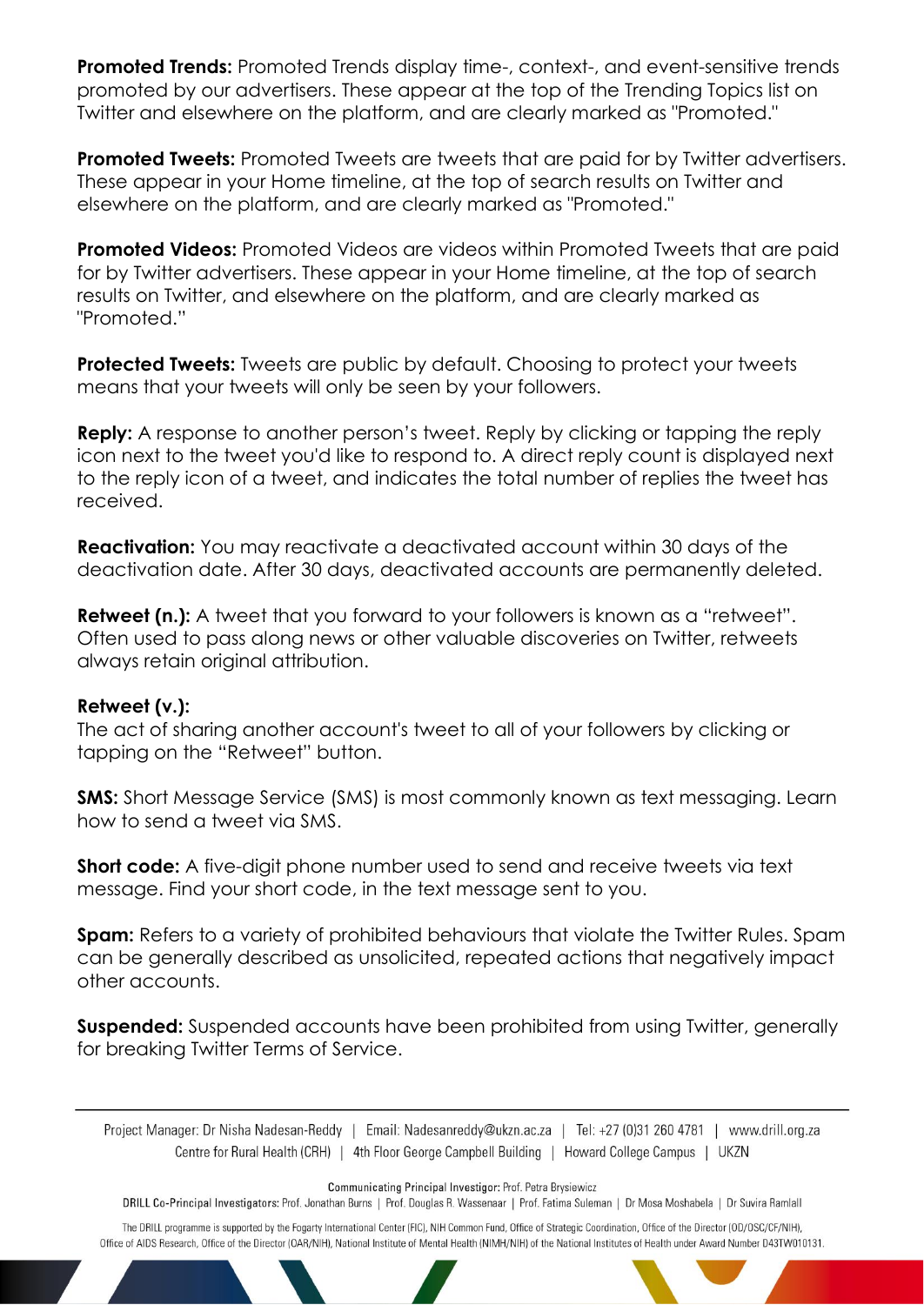**Text commands:** When using Twitter via SMS, these commands allow you to access most Twitter features with simple text keywords. Learn the Twitter text commands, from the Twitter support [here.](https://support.twitter.com/articles/14020)

**Timeline:** A timeline is a real-time stream of tweets. Your Home timeline, for instance, is where you see all the tweets shared by your friends and other people you follow.

**Timestamp:** The date and time a tweet was posted to Twitter. A tweet's timestamp can be found in grey text in the detail view of any tweet.

**Top Tweets:** Tweets determined by a Twitter algorithm to be the most popular or resonant on Twitter at any given time. Read more about Top Tweets.

**Trends:** A trend is a topic or hashtag determined algorithmically to be one of the most popular on Twitter at that moment. You can choose to tailor trends based on your location and who you follow.

**Tweet (n.):** A tweet may contain photos, videos, links and up to 140 characters of text.

**Tweet (v.):** The act of sending a tweet. Tweets get shown in Twitter timelines or are embedded in websites and blogs.

**Twitter:** An information network made up of 140-character messages (including photos, videos and links) from all over the world. Sign up!

**Twitter emoji:** A Twitter emoji is a specific series of letters immediately preceded by the # sign which generates an icon on Twitter such as a national flag or another small image.

**Twitter Polls:** Twitter Polls allow you to weigh in on questions posed by other people on Twitter. You can also easily create your own poll and see the results instantly.

**Unfollow:** See "follow."

**URL, URLs:** A URL (Uniform Resource Locator) is a web address that points to a unique page on the internet.

**Verification:** A process whereby a Twitter account receives a blue check icon to indicate that the creator of these tweets is a legitimate source. Verified accounts include public figures and those who may have experienced identity confusion on Twitter.

Project Manager: Dr Nisha Nadesan-Reddy | Email: Nadesanreddy@ukzn.ac.za | Tel: +27 (0)31 260 4781 | www.drill.org.za Centre for Rural Health (CRH) | 4th Floor George Campbell Building | Howard College Campus | UKZN

Communicating Principal Investigor: Prof. Petra Brysiewicz

DRILL Co-Principal Investigators: Prof. Jonathan Burns | Prof. Douglas R. Wassenaar | Prof. Fatima Suleman | Dr Mosa Moshabela | Dr Suvira Ramlall